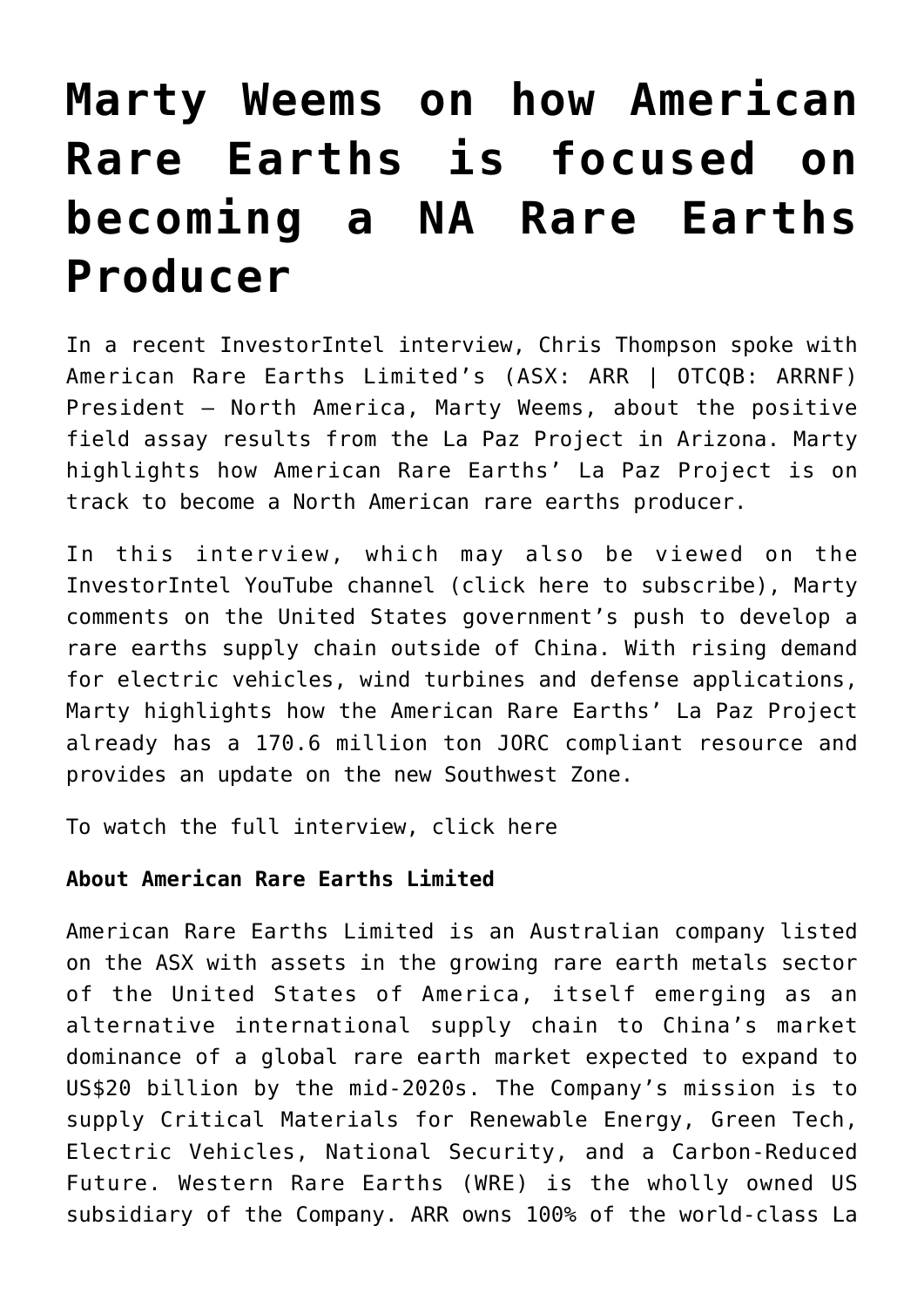Paz rare-earth Project, located 170km northwest of Phoenix, Arizona. As a large tonnage, bulk deposit, La Paz is potentially the largest, rare-earth deposit in the USA and benefits from containing exceptionally low penalty elements such as radioactive thorium and uranium. ARR plans to deliver its first Preliminary Economic Assessment for La Paz by 2022 and is working with leading USA research institutions. La Paz's mineral profile is incorporated into emerging US advanced rare earth processing technologies. In early February 2022, the Company commenced further drilling at the La Paz project to explore lateral and vertical extent in the new southwest area. Approximately 742 – 928 million tonnes of Rare Earths mineralized rocks are identified as an exploration target in the La Paz Rare Earths project's Southwest area with an average TREO Grade of 350 – 400ppm and Scandium Oxide grade of 20 – 24.5ppm. The new exploration Target is additive to the La Paz Rare Earth project recently upgraded 170MT Resource. in the first half of 2021, In June 2021, ARR acquired the USA REE asset, the Halleck Creek Project in Wyoming. With permits in hand, the maiden exploration drilling program commenced in March 2022 and will provide initial mineralization, lithology and fresh rock core material for metallurgical and process testing. Approximately 308 to 385 million tonnes of rare earths mineralized rocks were identified as an exploration target for the Halleck Creek project area with an average Total Rare Earth Oxide (TREO) grade of 2,330 – 2,912 ppm. Initial surface sampling of the Overton Mountain area conducted in 2018 revealed average TREO values of 3,297 ppm, average Heavy Rare Earth Oxide (HREO) values of 244 ppm, and average Magnetic Rare Earth Oxide (MREO) values of 816 ppm.

To know more about American Rare Earths Limited, [click here](https://americanrareearths.com.au/)

*Disclaimer: American Rare Earths Limited is an advertorial member of InvestorIntel Corp.*

This interview, which was produced by InvestorIntel Corp., (IIC), does not contain, nor does it purport to contain, a